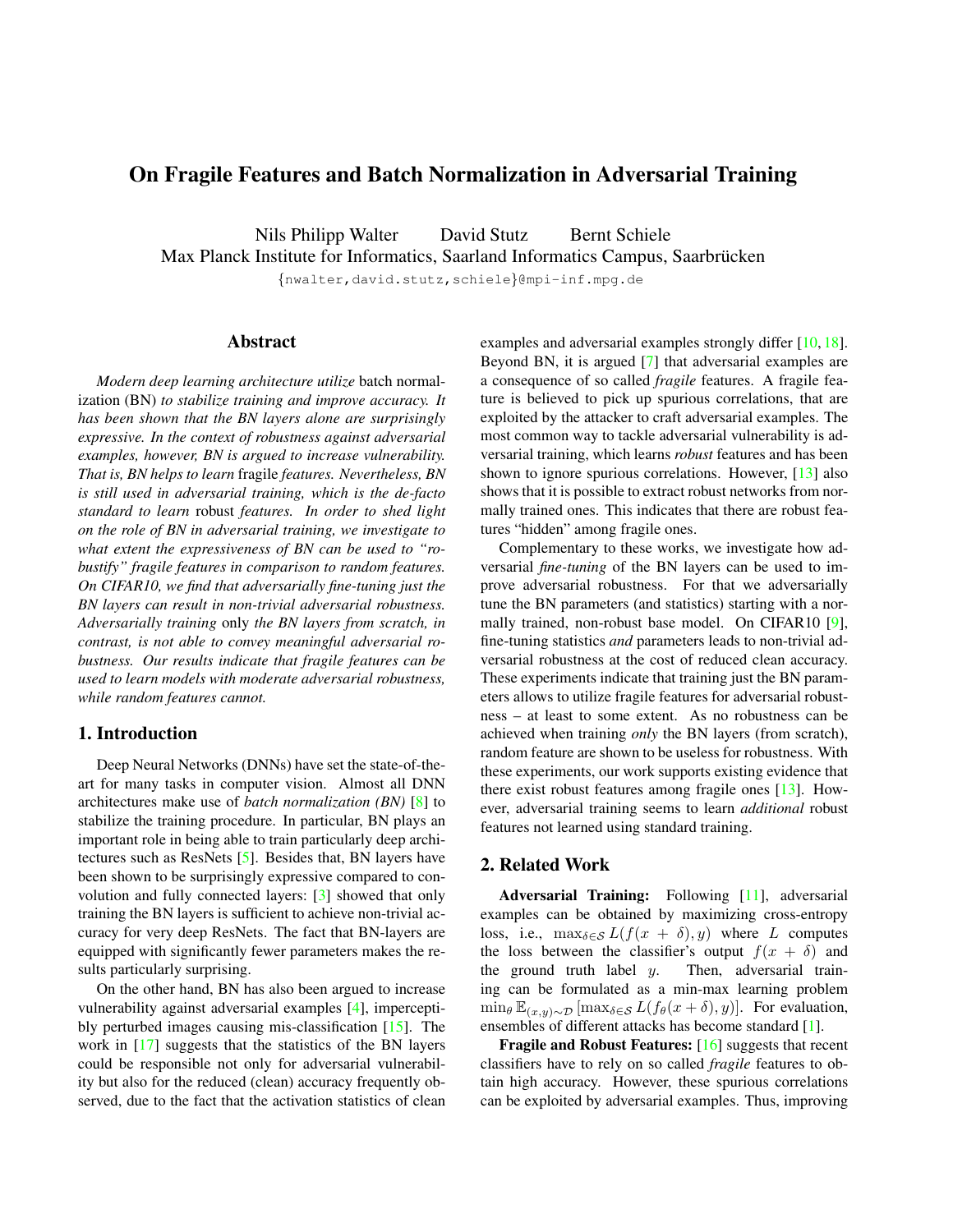<span id="page-1-4"></span><span id="page-1-2"></span>Table 1. Overview of training configurations: We consider finetuning only the BN statistics (BN STATS), only the BN parameters (BN ONLY PARAMS), or the statistics *and* parameters (BN PARAMS). Additionally, we consider training logits and the first convolutional layer. We also consider normally/adversarially training *only* the BN layers from scratch (BN ONLY).

|              | Model            | all | ΒN     | ΒN    |         |
|--------------|------------------|-----|--------|-------|---------|
|              |                  |     | params | stats | %params |
| From scratch | NORMAL/ ADV      |     |        |       | 100.00  |
|              | +BN ONLY         |     |        |       | 0.15    |
| Fine-tune    | <b>BN STATS</b>  |     |        |       | (0.15)  |
|              | <b>BN PARAMS</b> |     |        |       | 0.15    |
|              |                  |     |        |       |         |

adversarial robustness naturally leads to reduced (clean) accuracy  $[7, 14]$  $[7, 14]$  $[7, 14]$ . While  $[13]$  shows that robust sub-networks exist within normal networks, it remains largely unclear to *what extent* robust features replace or built-upon fragile features to improve adversarial robustness.

Batch Normalization (BN): It is still poorly understood how exactly BN helps training [\[12\]](#page-3-15). Nevertheless, BN is known to be very expressive itself [\[3\]](#page-3-2): training *only* the BN parameters (and updating the statistics) is sufficient to obtain non-trivial accuracy. Moreover, units/channels with small BN parameters can be removed without affecting accuracy, indicating that BN learns to "turn off" specific (random) features. In the context of adversarial robustness, BN is argued to increase vulnerability [\[4\]](#page-3-3) and the statistics are known to be very different when training on adversarial examples [\[17\]](#page-3-5). We study how fragile features are utilized in adversarial fine-tuning in comparison to random features.

## 3. Fragile Features and Batch Normalization in Adversarial Training

We aim to understand to what extent non-trivial robustness is possible based on fragile features compared to random features. To this end, we adversarially fine-tune normally trained models and evaluate robustness compared to adversarially training the BN (and only the BN) layers from scratch. We briefly include the high-level idea of our experiments in Section [3.1,](#page-1-0) before discussing experimental setup in Section [3.2](#page-1-1) and presenting our results in Section [3.3](#page-2-0)

#### <span id="page-1-0"></span>3.1. Methodology

This study is mostly based on two observations: First, [\[3\]](#page-3-2) showed that training only the BN parameters (and statistics) is sufficient to achieve decent accuracy. Furthermore they argued that BN learns to identify and "turn off" useless random features. Second, it is argued that adversarial vulnerability is caused by *fragile features* – spurious correlations that are useful for accuracy but can be exploited by an adversary. Note that fragile features are not restricted to the image domain as suggested in [\[16\]](#page-3-13) because they propagate into deeper layers when used.

<span id="page-1-3"></span>Table 2. Main quantitative results for adversarial fine-tuning of BN layers: following the naming of Table [1,](#page-1-2) we report clean error (in %) and robust error (against AutoAttack, in %) on test examples for  $L_{\infty}$  attacks with  $\epsilon = 8/255$ . The baseline ADV model improves robust error significantly, at the cost of increased clean error. While BN STATS and ADV BN ONLY are unable to obtain non-trivial robustness, BN PARAMS reduces robust error significantly, even if not matching ADV. This indicates that robustness with fragile features is possible, but limited.

| Model                       |       | Test error Robust test error |
|-----------------------------|-------|------------------------------|
| NORMAL                      | 4.11  | 99.8                         |
| $+BN$ ONLY                  | 46.11 | 99.7                         |
| $+BN$ ONLY $+ log + conv1$  | 35.89 | 99.6                         |
| ADV                         | 17.67 | 58.4                         |
| $+BN$ ONLY                  | 43.33 | 98.0                         |
| $+BN$ ONLY $+ log + conv1$  | 35.22 | 98.1                         |
| BN STATS (no reset)         | 6.44  | 99.9                         |
| <b>BN STATS (reset)</b>     | 6.33  | 99.6                         |
| <b>BN ONLY PARAMS</b>       | 77.11 | 85.3                         |
| <b>BN PARAMS</b>            | 29.67 | 70.5                         |
| $BN$ PARAMS + $log$ + conv1 | 26.89 | 68.2                         |

In order to quantify to what degree these fragile features prevent adversarial robustness, we conduct two main experiments: We *fine-tune* a normally trained model using adversarial training [\[11\]](#page-3-11) by only updating the BN parameters (and statistics). This means all parameters except the BN parameters are frozen. The motivation is that adversarial training will try to avoid or deactivate non-robust, i.e., fragile, features in order to improve adversarial robustness. We emphasize that for, e.g., a ResNet-20, the BN parameters only make up 0.15% of the parameters. Then, we also consider training only the BN parameters (and statistics) *from scratch* using adversarial training. For standard accuracy, random features are shown to be helpful. Thus, this acts as a baseline to check whether adversarial training of only the BN parameters on top of fragile features works better than on random ones.

#### <span id="page-1-1"></span>3.2. Experimental Setup

For simplicity, we use ResNet-20 [\[5\]](#page-3-1) as a base model. Similar to [\[3\]](#page-3-2), we place the BN layers before the activation layer, which leads to better performance according to [\[6\]](#page-3-16). All our experiments are conducted on the CIFAR-10 dataset [\[9\]](#page-3-10). For the (normally trained) baseline model, we also employ AutoAugment [\[2\]](#page-3-17) to improve accuracy.

For adversarial fine-tuning, we use 10 iterations of PGD with a  $L_{\infty}$  perturbation budget of  $\epsilon = \frac{8}{255}$ . In contrast to the baseline model, we do not use AutoAugment, but rather follow related work and employ random crops and flips only [\[11\]](#page-3-11). We note that accurate classifiers are argued to rely on spurious correlations, justifying our use of AutoAugment for the baseline model. For adversarial training, however, AutoAugment is not reported to improve robustness. At test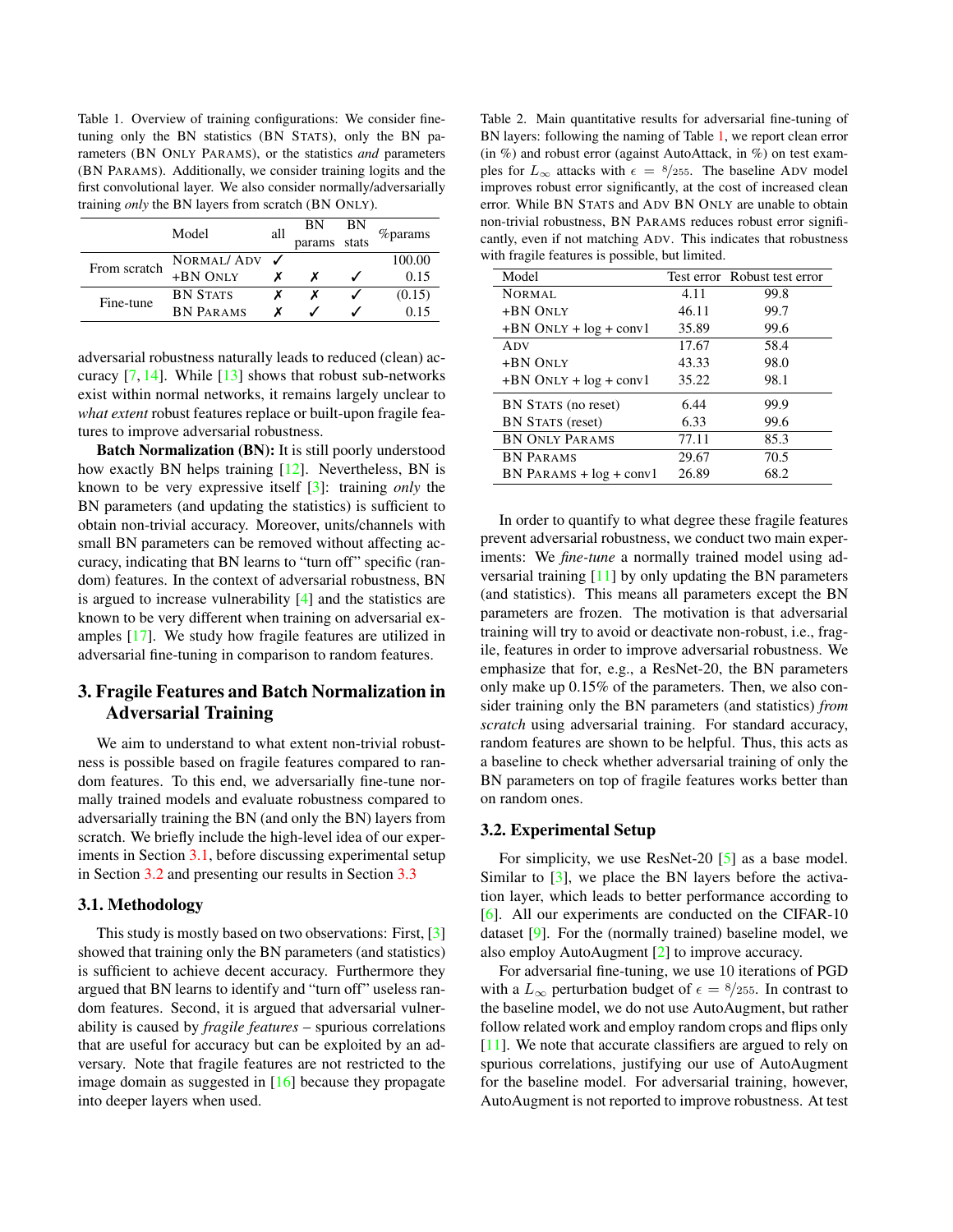<span id="page-2-4"></span><span id="page-2-2"></span>

Figure 1. We plot histograms of the BN parameters (8th layer) and their normalized versions according to Equation [1](#page-2-1) for NOR-MAL, ADV and BN PARAMS. On average, BN PARAMS reduces the normalized weights  $m$  compared to the baseline models. This indicates that robustness is achieved by "turning off" a nonsignificant portion of the fragile features.

time, we use Autoattack [\[1\]](#page-3-12) for robustness evaluation on the first 1000 test examples.

We report results for several training configurations, see Table [1:](#page-1-2) Given a normally trained baseline model (NORMAL), we adversarially fine-tune it by only updating the BN statistics (BN STATS) or both the statistics and parameters (BN PARAMS). In the latter case, we might also learn the logit or first convolutional layer. As baseline, we consider a adversarially trained model (ADV). Finally, we follow [\[3\]](#page-3-2) and consider adversarially training only the BN layers (from scratch, ADV + BN ONLY).

#### <span id="page-2-0"></span>3.3. Results

We report our main results in Table [2.](#page-1-3) We first consider only fitting the BN statistics *or* parameters, before considering to update both, potentially with the logit and first convolutional layer. This is then compared to adversarially training BN (and only BN) from scratch. This allows us to draw conclusions about the usefulness of fragile and random features for adversarial robustness. As shown in Table [2,](#page-1-3) our normally trained baseline (NORMAL) achieves a clean error of 4.11%, but is not robust against adversarial examples (robust error 99.8%). The adversarially trained baseline (ADV) achieves 17.67% clean error and improves robustness with 58.4% robust error. This reflects the commonly observed robustness-accuracy trade-off.

Importance of BN Statistics: As a first experiment we (adversarially) fine-tune *only* the BN-statistics (i.e.,  $\mu$  and  $\sigma$ ). Note that there are as many statistics as BN parameters. The statistics are updated by simply forwarding adversarial examples. While clean test error increases slightly, robust test error does *not* improve. We confirmed this for smaller values of  $\epsilon$ , as well. Also, the cross-entropy loss on adversarial examples does not change significantly (measured using PGD as AutoAttack does *not* maximize loss). *Not* up-

<span id="page-2-3"></span>

Figure 2. We plot the mean of the normalized weights per layer. On average, the yellow line is (BN PARAMS) below the blue line (NORMAL), which indicates that adversarially fine-tuning the BNlayers tilts the normalized weights to be more negative.

dating the BN statistics and just learning the BN parameters, in contrast, improves adversarial robustness slightly, from 99.8 to 85.3% robust test error. However, clean test error is nearly as high. These results show that neither statistics nor parameters alone are capable of obtaining meaningful, non-trivial adversarial robustness. We also did not find any recognizable difference in the statistics or parameter distributions across layers. Moreover, learning the logit layer, to account for the updated statistics, did not help and results do not change when resetting the statistics before forwarding adversarial examples.

Non-Trivial Robustness: When adversarially fine-tune BN statistics *and* parameters, in contrast, we are able to obtain non-trivial robust test error of 70.5%. Again, the statistics are automatically updated through forward passes, while the parameters are trained using stochastic gradient descent. At the same time, the clean error increases significantly from 4.11% to 30.78%. This indicates that the combination of updated statistics and adversarially learned parameters makes the difference. To understand how the BN statistics and parameters change, we examined histogram plots as depicted in Figure [1.](#page-2-2) The distribution of the BN parameters, for examples, becomes slightly more concentrated around zero across most layers. However, considering the BN parameters only, without the statistics can be misleading, as the histogram of the variance collapses also. Therefore, when analyzing the BN transformation, we view BN as *one* affine tranformation of the form  $f(z) = mz + b$ . A simple rearrangement yields:

<span id="page-2-1"></span>
$$
\mathbf{BN}(z_i) = \left(\frac{\gamma_i}{\sqrt{\sigma_i^2 + \epsilon}}\right) z_i + \left(-\frac{\gamma_i \mu_i}{\sqrt{\sigma_i^2 + \epsilon}} + \beta_i\right). \tag{1}
$$

In the following we refer to  $m = \frac{\gamma_i}{\sqrt{\sigma_i^2 + \epsilon}}$  as *normalized* weight and  $b = -\gamma_i \mu_i / \sqrt{\sigma_i^2 + \epsilon} + \beta_i$  as *normalized* bias. The histograms of m for NORMAL, ADV and BN PARAMS can be found in Figure [1.](#page-2-2) The plots indicate that, compared to ADV, the normalized weights of BN PARAMS have a lower mean in most layers. In order to make this result crisp, we explicitly computed the mean of the normalized